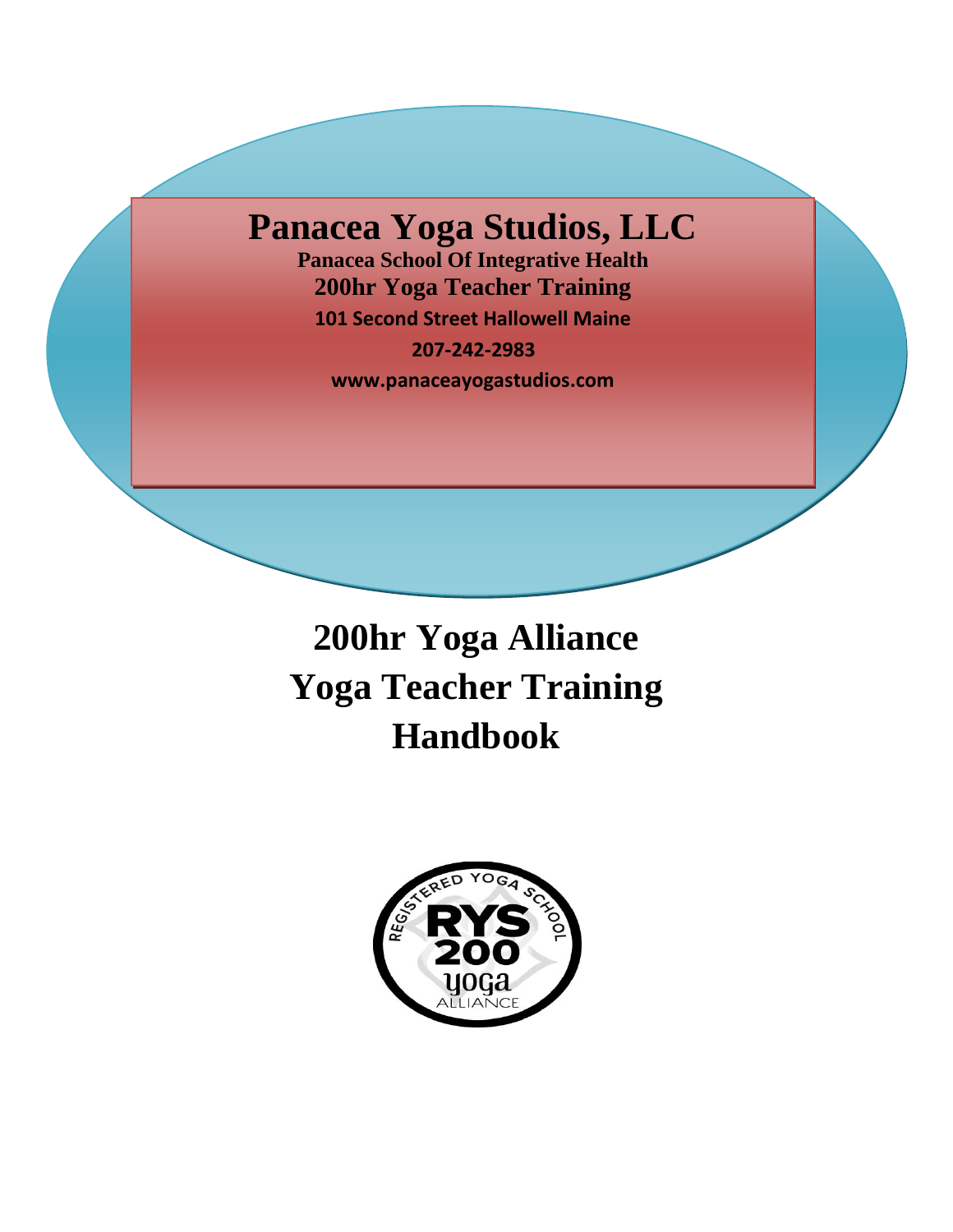## **Table of Contents**

- **1. Our Mission**
- **2. Non Discrimination Policy-Program Credentials**
- **3. Program Description**
- **4. School Policy of credit transfer**
- **4-7. Program hour course work outline**
- **8. Instructor/student academic needs**
- **9. School Faculty**
- **10. School Facility**
- **11-12. Tuition Fees-Refund Policy**
- **12. Attendance Policy-student conduct**
- **13. Dismissal/Termination-Student Advising**
- **14-15. Graduation-Class schedule/Calendar**
- **16. Confidentiality Policy-Emergency Policy**
- **17-20. Yoga Teacher Training Application**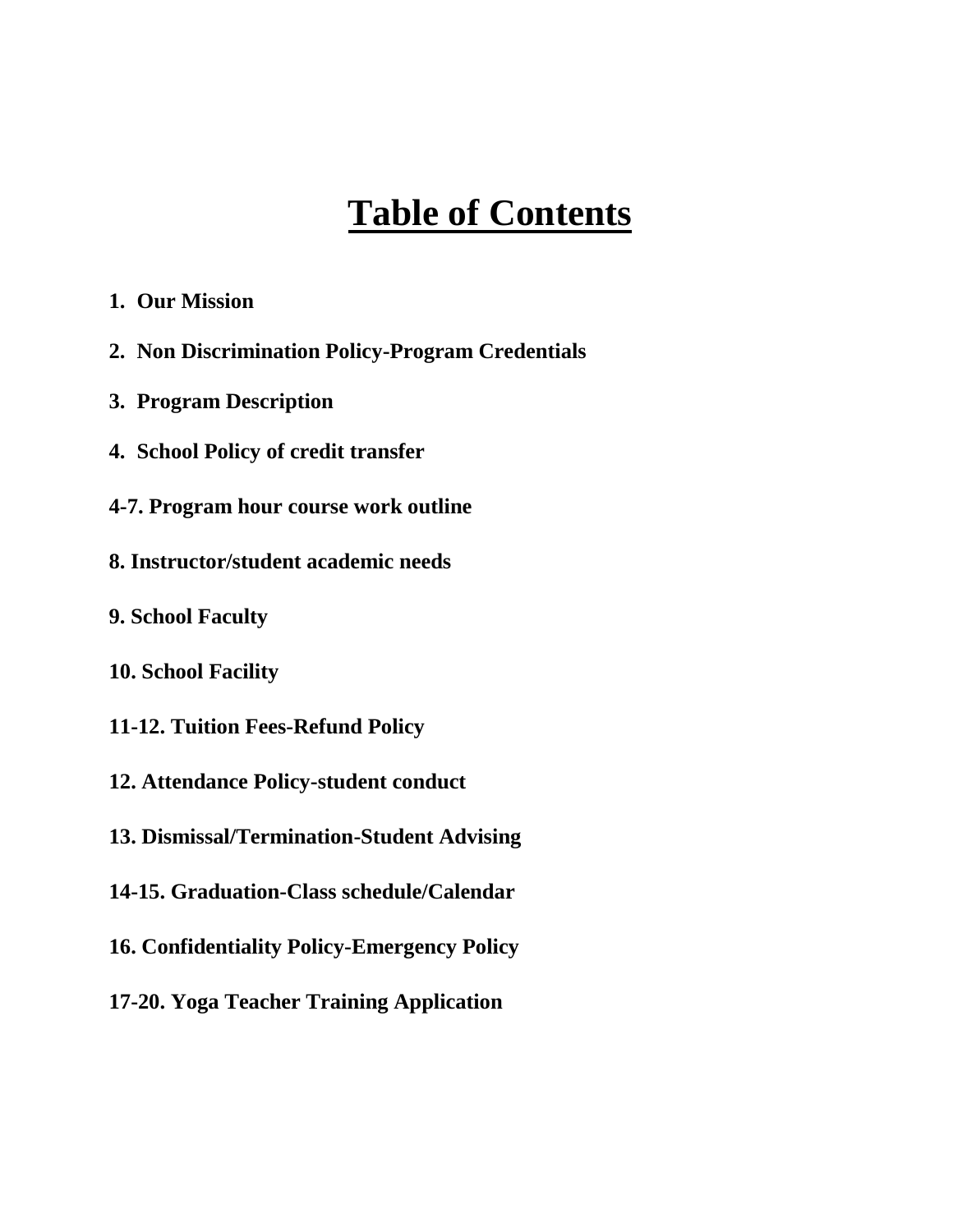# **Our Mission**

Our Yoga Training program was established to offer individuals the opportunity to implement a strong educational and foundational healing art in their lives. Transformation takes place through integrative learning, resulting in a more balanced and harmonious life. Individuals searching for alternative ways to bring balance in their lives personally, academically and professionally, can find it at our school at Panacea Yoga Studios. Our teachers take deep pride in having their ability and opportunity to share their skills and knowledge of Yoga, body work and other alternative modalities with students who attend our school.

The primary academic objective for the Yoga Training program is to prepare students to become knowledgeable yoga practitioners. It is critical to develop skills, discipline, and structure, to be effective as a professional in the Healing Arts. We provide the essential training and education in specific methods of Yoga practice. Training emphasis within our Yoga training is ideal as a preventive and curative method of care. A high quality training allows students to choose the possibility of careers in a variety of settings, but not limited to the following: Yoga instruction at local spas, gyms, sports clubs, senior enters, prenatal/postnatal yoga services, yoga in the school system, yoga for the sports enthusiast, and opening a yoga studio, are all possibilities upon program completion. Students will receive an RYT certification and find themselves foundationally equipped with the appropriate skills necessary to become a successful 200 hour (RYT) Registered Yoga Teacher with Yoga Alliance. Students choose this training for many reasons: self enrichment,, career change, or desire to teach yoga to others within all ages and levels.

We look forward to exploring together the journey of each student at our school. We are a wellrounded education in Yoga Teacher Training. We are honored to have an opportunity to establish a healing arts school in the Central Maine. Our hope is to root our healing knowledge deep within the community for an uplifting experience and a better overall quality of life.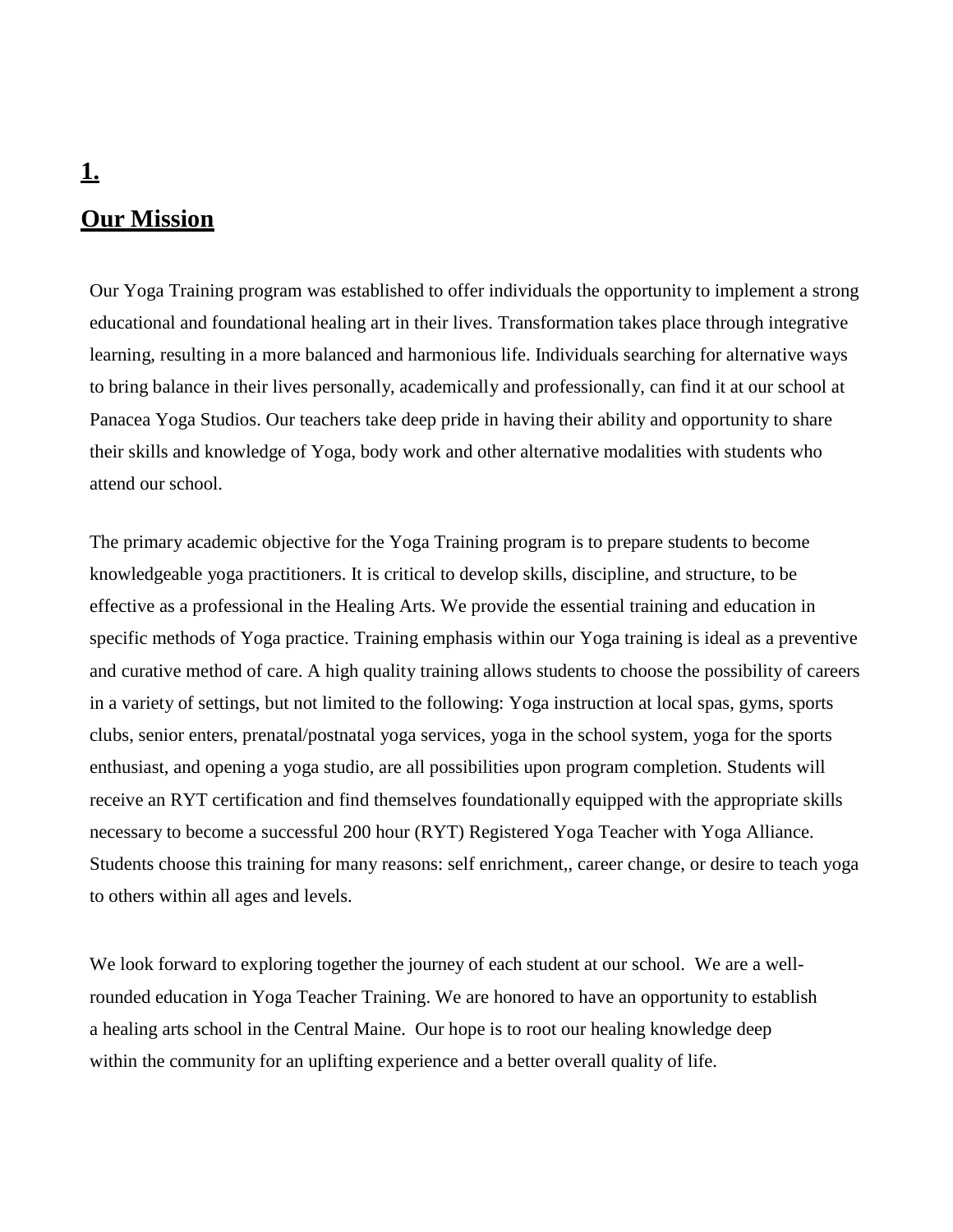## **Non discrimination policy**

We declare ourselves to be an open and welcoming integrative school of health, welcoming into the full academic, business and community life with all individuals within every race, culture, age, gender, sexual orientation, ability, economic status, and faith tradition.

### **Program Credentials**

#### **Credentials as a Registered Yoga School**

A school that registers with Yoga Alliance® is listed on the Yoga Alliance online Directory as a Registered Yoga School (RYS®). Registration acknowledges that the yoga teacher training meets [Standards](https://www.yogaalliance.org/Credentialing/Standards) for curriculum developed by Yoga Alliance and that training is conducted by experienced instructors. A school whose curriculum satisfies or exceeds our minimum training Standards may apply to register as a RYS. As a registered school, students who complete their subsequent trainings and receive their 200 hour program required certification, students are eligible to register with Yoga Alliance as Registered Yoga Teachers (RYT®s).Yoga Alliance reserves the right to suspend or revoke a RYS registration based on evidence that the school no longer meets RYS Standards.

Yoga schools can receive varying levels of designation based on the levels and types of training they provide.

#### **Why Panacea Yoga Studio, LLC-Panacea School Of Integrative Health chooses Yoga Alliance Program Credentials**

As a national credentialing organization for the yoga community, Yoga Alliance® provides a set of educational [Standards](https://www.yogaalliance.org/Credentialing/Standards) for yoga schools that specify hours or study in certain Educational Categories. Our goal is to ensure schools provide adequate training to yoga teachers, enabling them to teach safely and competently. To register with Yoga Alliance, the Registry Mark of [Registered](https://www.yogaalliance.org/Credentialing/CredentialsforSchools) Yoga School (RYS®), yoga schools must submit their training syllabus to be assessed by the credentialing team and agree to maintain a curriculum that meets Yoga Alliance Standards. Yoga teachers who complete a RYS teacher training are generally eligible to apply to register as a [Registered](https://www.yogaalliance.org/Credentialing/Credentials_for_Teachers) Yoga Teacher (RYT®). To be listed in the public [Directory](https://www.yogaalliance.org/yogaregistry) and access of [member](https://www.yogaalliance.org/Benefits) benefits and services, a yoga teacher or teacher training program must register with Yoga Alliance and renew annually to maintain any desired Credential.

#### Promoting Safe and Competent Teaching

## **2.**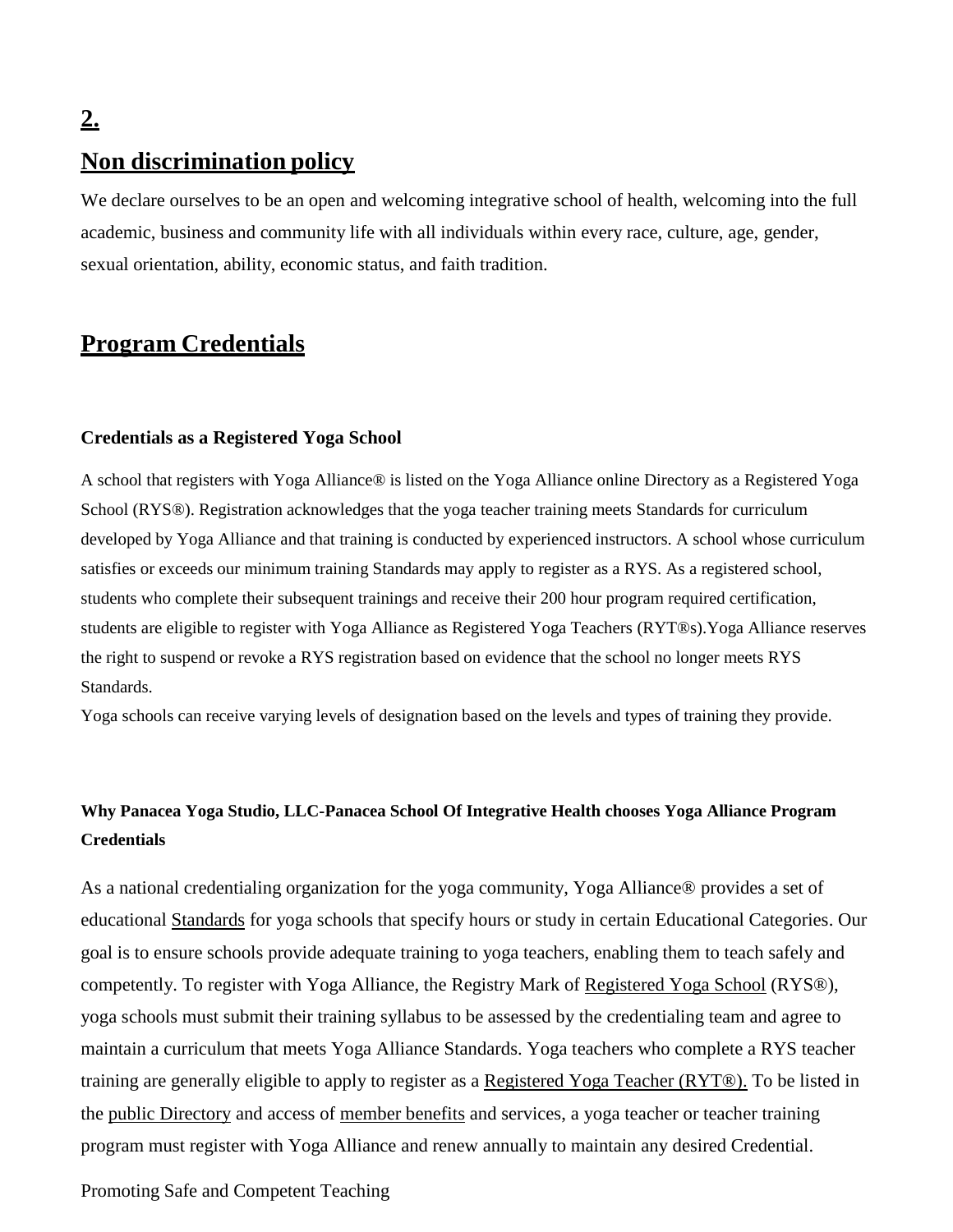The Yoga Alliance Standards are designed and reviewed by our Standards [Committee,](https://www.yogaalliance.org/About_YA/Our_People/OurCommittees) a volunteer group of experts in the field of yoga instruction. Standards are based on three things:

- Five [Educational](https://www.yogaalliance.org/Credentialing/GlossaryofTerms#Educational-Categories) Categories
- [Contact](https://www.yogaalliance.org/Credentialing/GlossaryofTerms#Contact-Hours) Hours of face-to-face instruction
- Trainer and faculty Requirements

The training Requirements in each Educational Category ensure trainees are gaining the knowledge and skills necessary to teach yoga to a general population. The Contact Hours offer the benefit of learning from a yoga teacher who has extensively applied that knowledge personally before instructing others.

Along with traditionally assessing a school's curriculum, Yoga Alliance utilizes Social [Credentialing,](https://www.yogaalliance.org/Credentialing/Social_Credentialing) blending the best practices from social rating sites with an established credentialing system. Registered Yoga Teachers review their RYS teacher training program and provide feedback about their training experience by answering questions about syllabus content and Contact Hours with Lead Trainers. This helps ensure the quality of teacher training programs and bolsters the efficacy and integrity of the credentialing system. The overall rating and individual reviews from past trainees may be shown by the RYS on its profile page and on the Yoga Alliance public Directory. The Social Credentialing system is designed to provide a wealth of information to potential trainees along with insight into the school's culture and training experience.

## **Program Description**

This specialty Yoga Alliance approved, Yoga teacher training offers a deep foundational and creative approach for personal enrichment and the opportunity to become a well rounded yoga teacher if one desires. We will explore a variety of yogic disciplines, enhancing our growth physically spiritually and emotionally. An emphasis on therapeutic, ailment based and spiritual yoga will be explored, but not limited to any singular aspect of the ancient healing art . Our program will have the following directional flow:

- **~Yoga Techniques ~Anatomy and Physiology ~Yoga Philosophy ~Yoga Methodology**
- **~Yoga Practicum**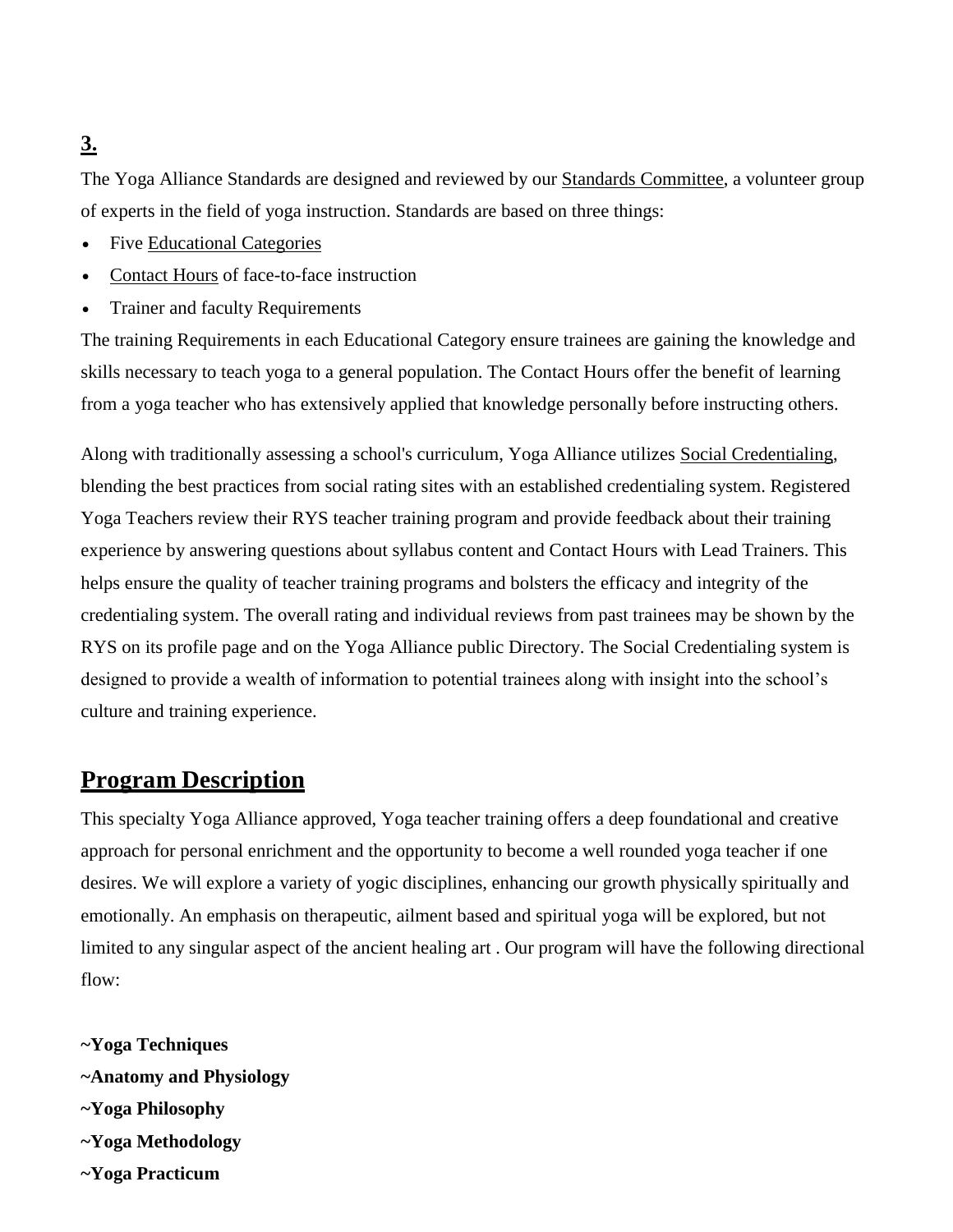#### **School policy for credit transfer**

**Our yoga teacher program is based on a 200 hour required in class training. We are a privately run school that does not normally transfer of similar programs. Exceptions may be granted upon request.** 

## **200-Hour Standards for Yoga Teacher Trainings-a break down of the program hours and required course work.**

These Standards describe Yoga Alliance®'s Requirements for a Registered Yoga School (RYS®) that offers a 200-hour program. Topics for registered teacher trainings must be relevant to the five YA Educational Categories below. Registered schools must provide a minimum number of hours of study for each category, and must also provide additional hours of study relevant to these categories, which may be distributed according to the school's chosen emphasis.

A RYS with a 200-hour program (RYS 200) should adequately prepare trainees to teach a general adult population and must incorporate training hours in the following YA Educational Categories:

1. Techniques, Training and Practice: 100 hours

Minimum Contact Hours: 75 hours

Minimum Contact Hours w/ Lead Trainer(s): 50 hours

Topics in this category could include, but would not be limited to: asanas, pranayamas, kriyas, chanting, mantra, meditation and other traditional yoga techniques. These hours must be a mix between: 1) analytical training in how to teach and practice the techniques, and 2) guided practice of the techniques themselves. Both areas must receive substantial emphasis.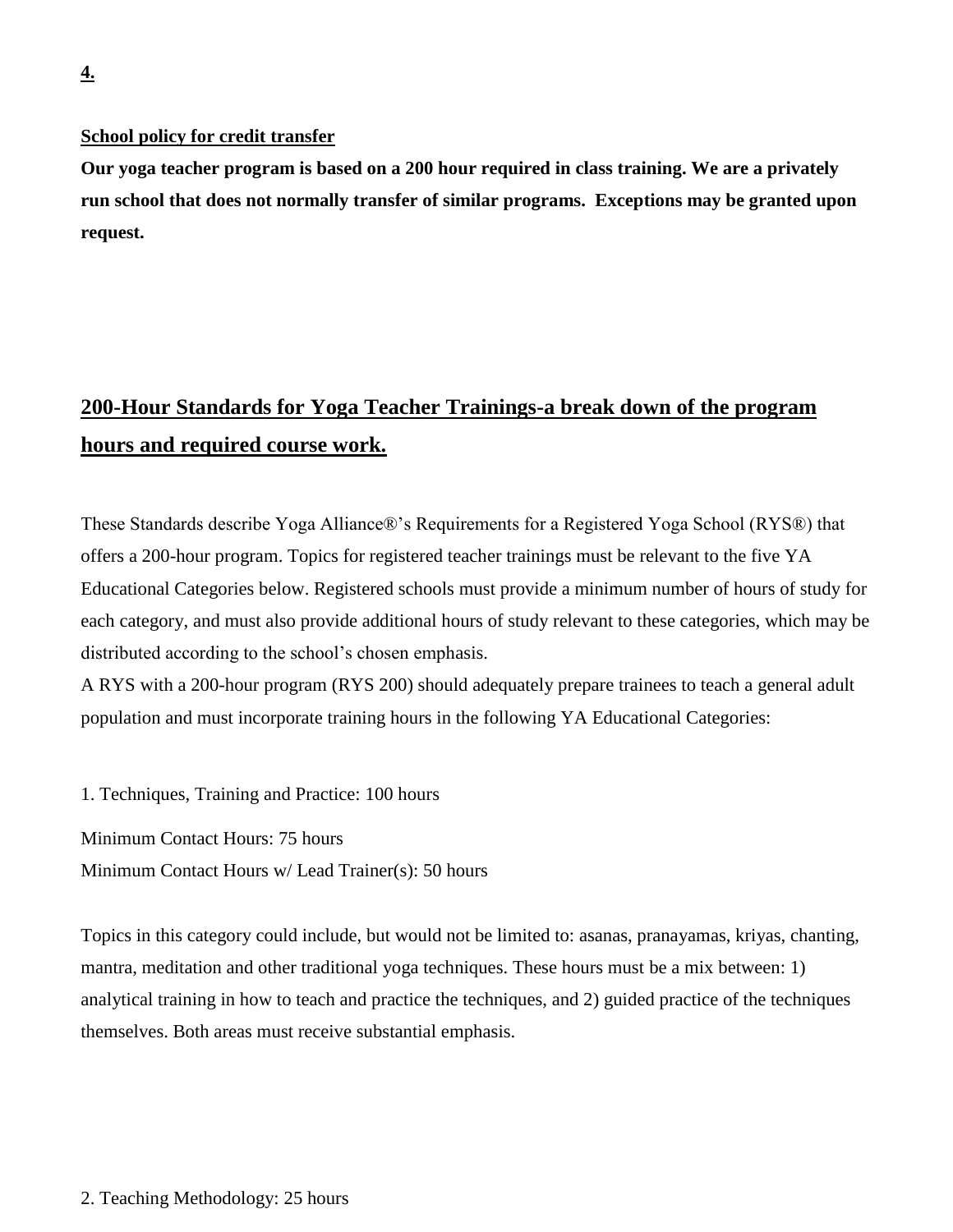Minimum Contact Hours: 15 hours

Minimum Contact Hours w/ Lead Trainer(s): 10 hours

Special Requirement: A maximum of five of the above hours can be counted on the subject of business aspects of teaching yoga

Topics in this category could include, but may not be limited to:

- Communication skills such as group dynamics, time management, and the establishment of priorities and boundaries
- How to address the specific needs of individuals and special populations, to the degree possible in a group setting
- Principles of demonstration, observation, assisting and correcting
- Teaching styles
- Qualities of a teacher
- The student learning process
- Business aspects of teaching yoga (including marketing and legal)

The Teaching Methodology category covers a broad overview and analysis of teaching methods, rather than how to practice or teach specific techniques. See the example topics below to help clarify the differences between the Techniques, Training and Practice category and the Teaching Methodology category:

| Example Techniques, Training and Practice Topics         | <b>Example Teaching Methodology Topics</b>                 |
|----------------------------------------------------------|------------------------------------------------------------|
| The Five Categories of Asana: The trainee will           | Principles of Demonstrating Asanas: Discuss how            |
| practice and learn the key poses in each category of     | effective demonstrations in class can help emphasize an    |
| asana (standing poses, forward bends, backbends,         | alignment or other focus for the specific pose or sequence |
| twists, and inversions) and will begin to develop a      | of poses. Learning Modalities: identifying your            |
| relationship to both the form and the function of these  | dominant style, and learning how to teach based on         |
| different categories. Maps of Alignment: Trainees will   | others' learning styles Use of Language and                |
| achieve comprehension of the alignment maps for each     | Voice: Lecture and discussion on active vs. passive        |
| of the five categories of asanas through observation and | language and the effective use of each; positive and       |
| experience of how the poses in each category share a     | conscious communication, and habitual speech and           |
| common foundation, and how to build upon this            | communication patterns.                                    |
| foundation.                                              |                                                            |
|                                                          |                                                            |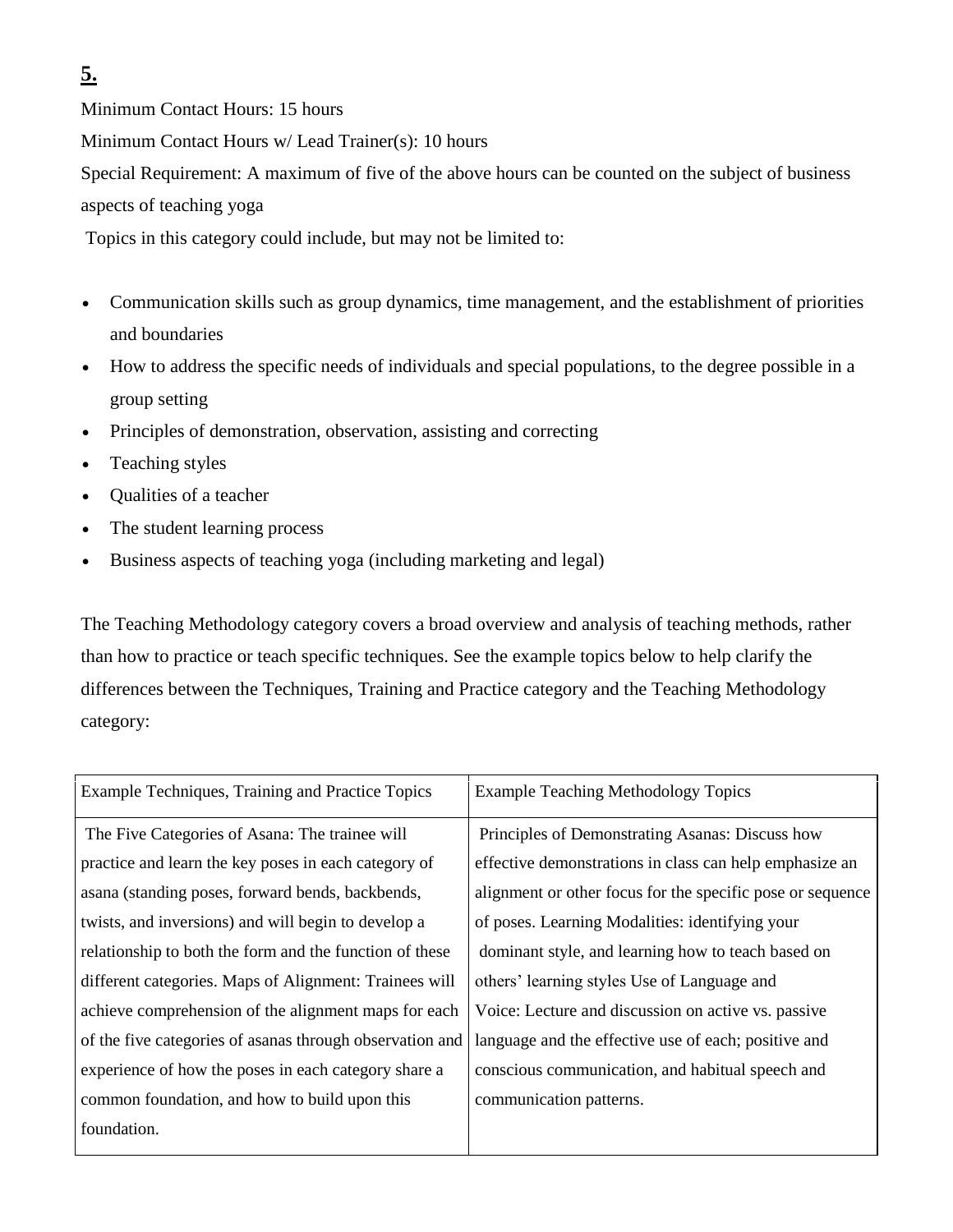3. Anatomy and Physiology: 20 hours

Minimum Contact Hours: 10 hours

Minimum Contact Hours w/ Lead Trainer(s): 0 hours

Special Requirements: A minimum of five of the above hours must be spent applying anatomy and physiology principles to yoga

Topics in this category could include, but would not be limited to: human physical anatomy and physiology (bodily systems, organs, etc.) and may also include energy anatomy and physiology (chakras, nadis, etc.). Includes both the study of anatomy and physiology along with its application to yoga practice (benefits, contraindications, healthy movement patterns, etc.).

4. Yoga Philosophy, Lifestyle and Ethics for Yoga Teachers: 30 hours Minimum Contact Hours: 20 hours Minimum Contact Hours w/ Lead Trainer(s): 0 hours

Special Requirements: A minimum of 2 of the above Contact Hours must be spent on ethics for yoga teachers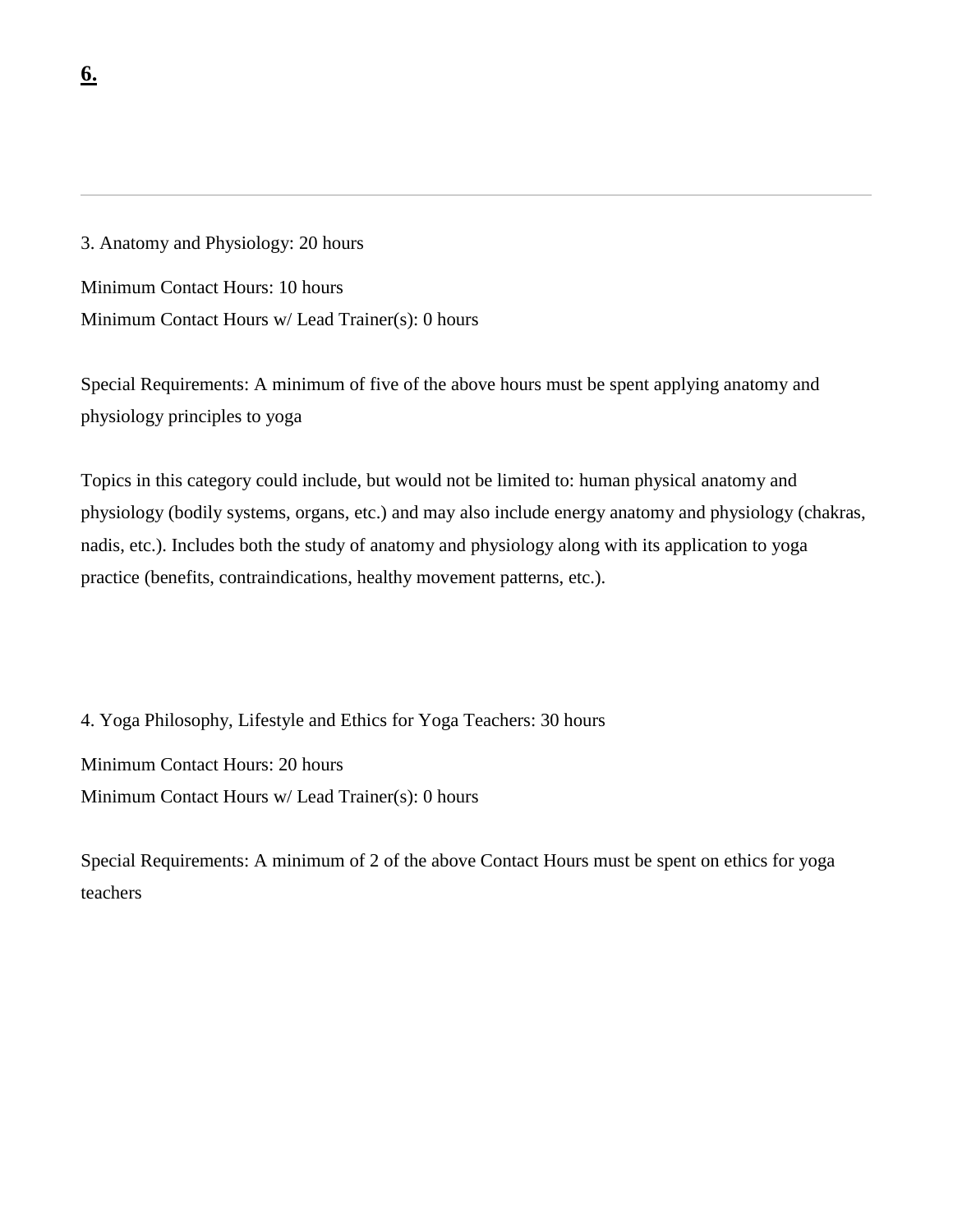Topics in this category could include, but would not be limited to:

The study of yoga philosophies and traditional texts (such as the Yoga Sutras, Hatha Yoga Pradipika or Bhagavad Gita)

- Yoga lifestyle, such as the precept of non-violence (ahimsa), and the concepts of dharma and karma
- Ethics for yoga teachers, such as those involving teacher student relationships and community
- Understanding the value of teaching yoga as a service and being of service to others (seva)
- 5. Practicum: 10 hours

Minimum Contact Hours: 5 hours

Minimum Contact Hours w/ Lead Trainer(s): 5 hours

Topics in this category include:

- Practice teaching as the lead instructor (does not include assisting, observing or giving feedback)\*
- Receiving and giving feedback
- Observing others teaching\*\*
- Assisting students while someone else is teaching

\*Special Requirement: Each trainee must spend a minimum of 5 Contact Hours of practice teaching as the lead instructor. These hours may include the time during which the trainee is receiving feedback on his/her teaching. Time spent assisting, observing others teaching, or giving feedback to others is excluded from these hours.

\*\*Evaluation or observation of yoga classes outside of the teacher training program constitutes Non-Contact Hours.

Remaining Contact Hours and Elective Hours

The Requirements detailed above ensure that all trainees of a RYS receive training and instruction in five educational categories for a minimum number of designated hours. The remaining Contact Hours (55 hours) and elective hours (15 hours, either contact or non-contact) are to be distributed among the five educational categories, but the hours may be allocated at the discretion of each RYS based on their program's focus.

TOTAL HOURS: 200 hours Total minimum Contact Hours: 180 hours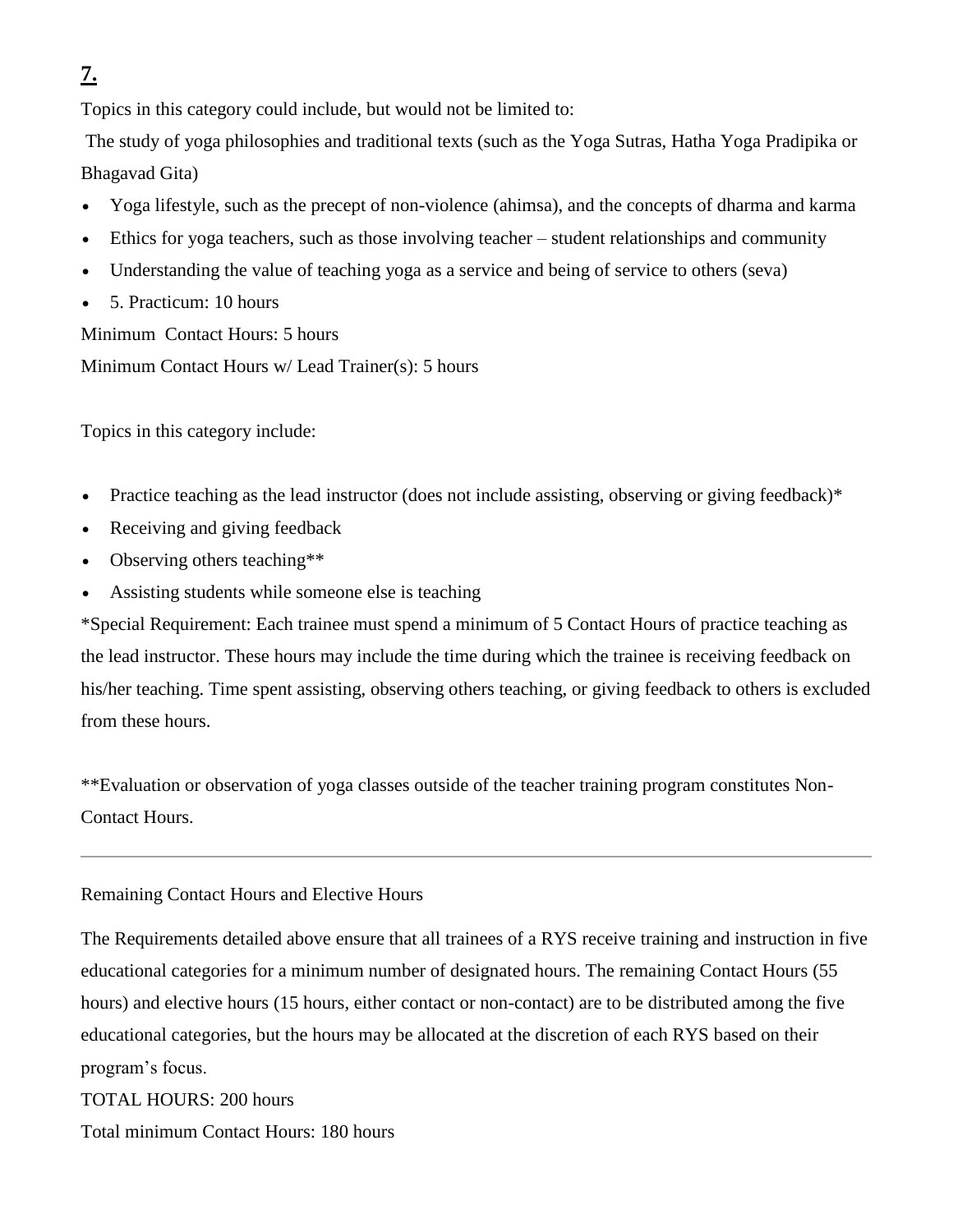## **Instructor availability for students' academic needs**

Instructors will be made available for the students' academic needs to help guide students educationally in the Yoga Teacher Training Program. It is the students' full responsibility to maintain consistency with their educational goals. Students are expected to be on time, fully attentive to the schools rules and regulations to assure an equal opportunity to succeed in a dedicated and committed program. If a student desires to communicate with an instructor success about their personal success at the school or what a they can do to improve their learning outcome they are welcome to request an instructor to set aside such time outside of classroom hours to discuss areas of concern or interest. Such time will be determined by instructor availability. Communication methods will be decided on a case by case basis.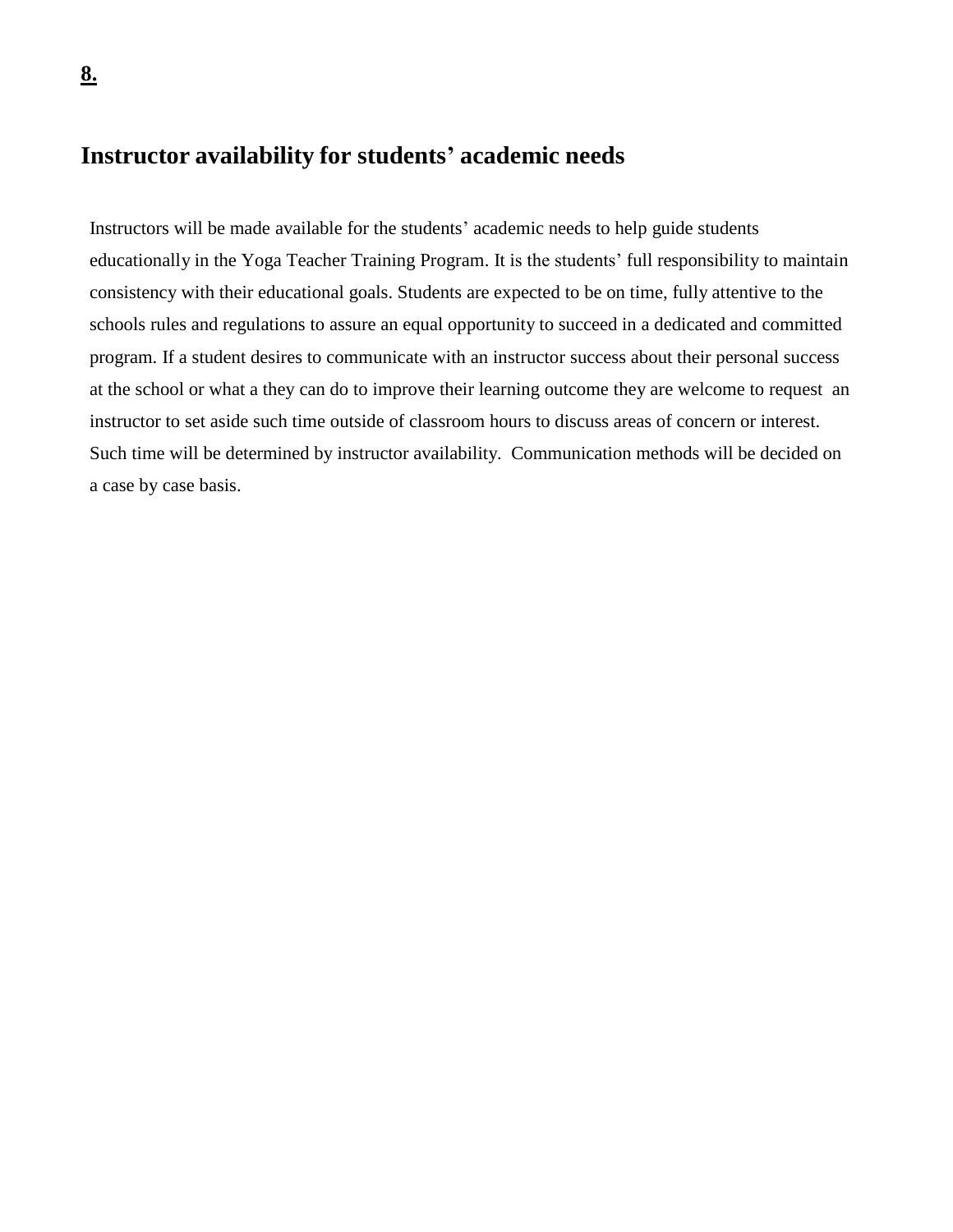## **School Faculty**

#### **Suzanne Cobb,** 200 E-RYT

Suzanne has extensive knowledge with integrative health, combining a college background in Health Science, several hundred hours of yoga teacher trainings within a variety of yogic disciplines, studying herbology for over 20 years, receiving her level I and II Reiki energy trainings. In addition, she is a licensed massage therapist. She has extensively researched Lyme disease for over 8 years after she fell chronically sick from the devastating effects of this illness. She now uses her knowledge to help those suffering from this disease. Suzanne has a deep passion for the healing art of yoga which began almost 15 years ago, a dedicated practice lead her to open Panacea Yoga Studios, LLC in 2011. Her wellness center and commitment to helping others has persuaded the opening of Panacea School of Integrative Health beginning in 2015. As the owner and director of Panacea Yoga Studios and Panacea School of Integrative Health, Suzanne has an open door policy and is more than happy to assist students at any point during the school year. Suzanne puts an extensive amount of energy in guiding and motivating students towards a successful education at this school.

#### **Inviting Guest Teachers**

Our school has previously invited several guest teachers during our past programs to join in our learning experience at our yoga training. There have been prominent guest teachers with backgrounds as 200 and 500 hour yoga teachers. Additionally, physical therapists and massage therapists visit to share their knowledge and experiences with the students. We have had well known individuals such as; Alex Amorosi of the greater Boston area, Sonali Bonsal via Skype from India, and Beth Jones who offers a variety of yoga disciplines.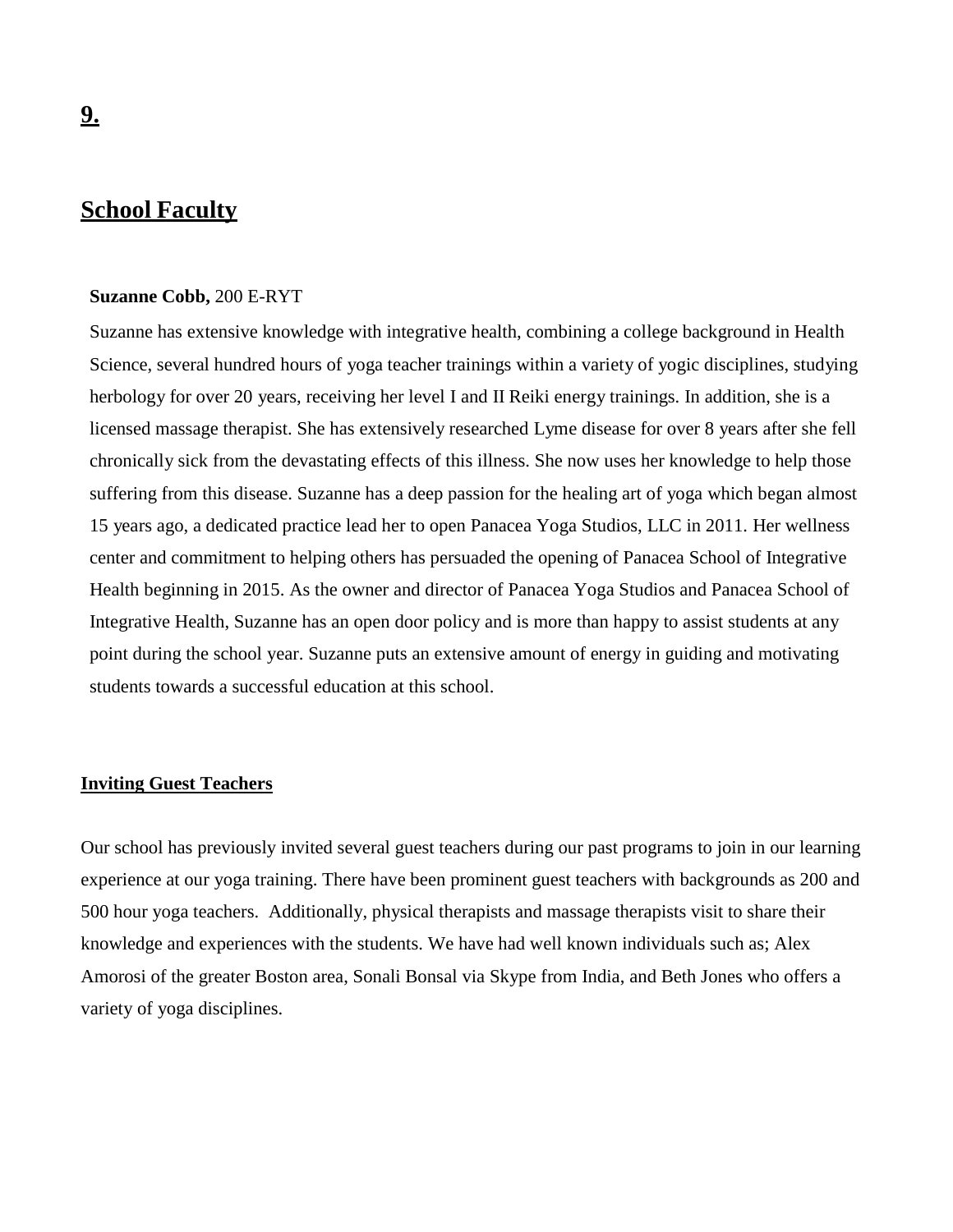## **School Facility**

Panacea Yoga Studios, LLC & Panacea School of Integrative Health is located in a beautiful, spacious location covering over 1,200 square feet of room for classroom lecture, clinic and yoga classes. There is a comfortable foyer area for your personal items and needs. The space is within walking distance to many of Hallowell's, excellent local restaurants and boutique.

Ample on and off street parking surrounding the entire building. There is an abundance of on street parking spaces along the building, as well as a large parking area to the rear of the building, with a paved walking path from parking lot to the front door of the school. The building and parking lot areas are well lit for your safety.



We are located at 101 Second Street in Hallowell, Maine, a beautiful rock front face building, ground level with the street. Our schools location is convenient for individuals traveling from near and far. Geographically the school is approximately 5 minutes from the interstate with easy access from the North and South bound lanes. We are approximately 10 minutes from Augusta, 20 minutes from Waterville, 15 minutes to the Winthrop and Belgrade Lakes regions, 25 minutes to Lewiston/Auburn, and about 50 minutes from Portland, Maine.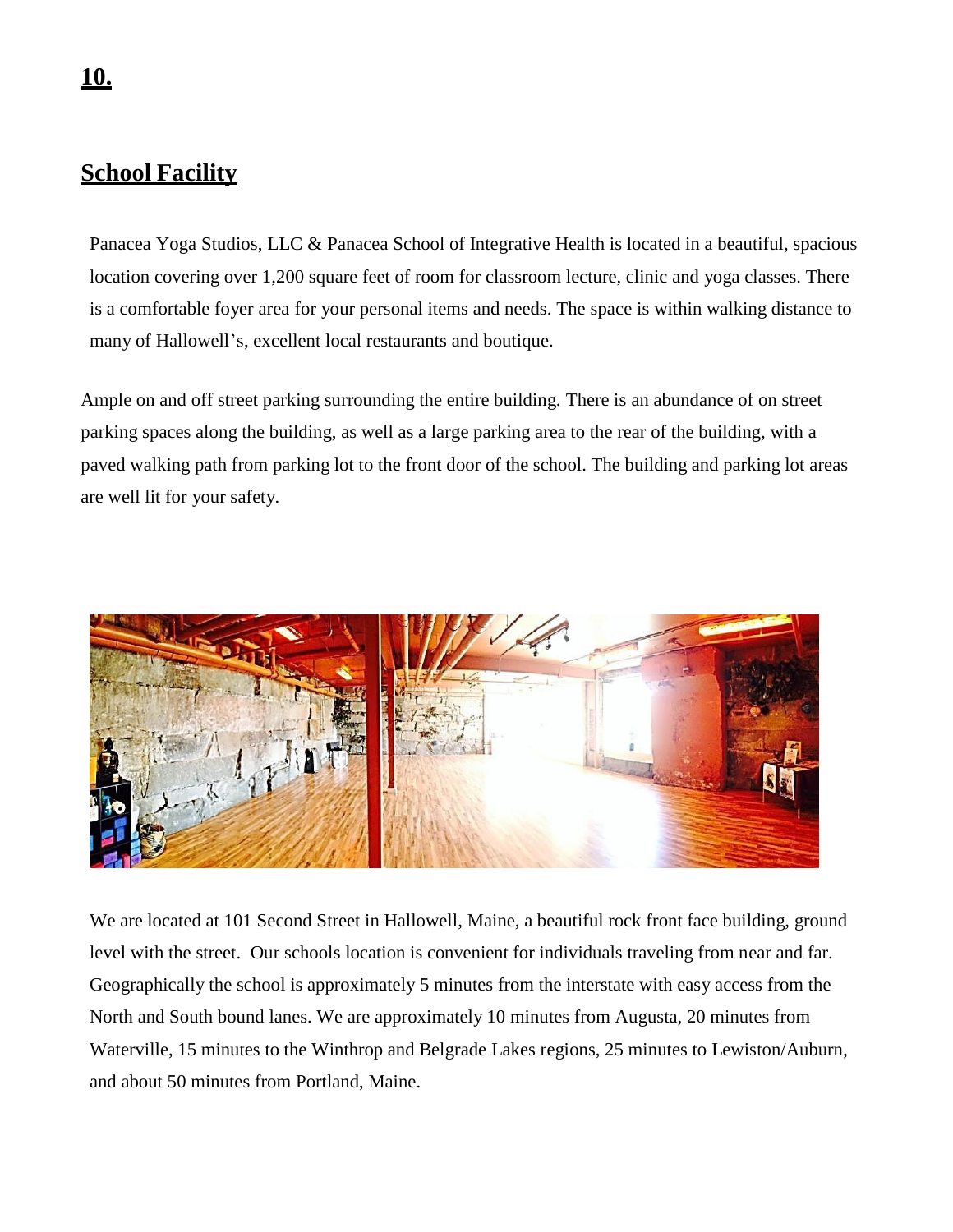#### **Tuition and Fees-Payment options**

Tuition rates as follows: Application fee \$50- Non refundable Enrollment fee: \$199- Non refundable registration fee-not included in tuition.

Books/materials-Separate fee, not included in tuition price below. Between \$100-150

All equipment during training for onsite use, complimentary: Yoga mats, blocks, straps, bolsters. blankets,

Option #1 Tuition Pay in full prior to beginning your training: \$2,000, a \$392 savings. Payment in full is due 30 days prior to the start of our programs

#### Option #2 Tuition

Pay by the training module: \$265 per session – \$2,392 total

9 payments due before the start of each module.

1<sup>st</sup> payment is due 30 days prior to the start of our programs, last payment due on Graduation weekend.

\$500 dollar scholarships are available for our training programs on a first come first serve basis. Apply today for this amazing incentive, learn about our scholarship opportunity and how to apply in our Yoga training application here on line. Click the link below and start a new journey today!

#### **Refund Policy**

**As an enrolled and registered student in the yoga teacher training certification at our establishment, it is the individual student's financial obligation and responsibility to fulfill said obligation, upon signing our enrollment/registration contract in the full tuition amount in addition to any relevant fees or late payment charges to the school regardless of failure to complete all or any of the program requirements.**

**Special circumstances withdrawal refund policy**: Partial refund may be given at the director's discretion up to a predetermined training module based on a student's personal circumstance.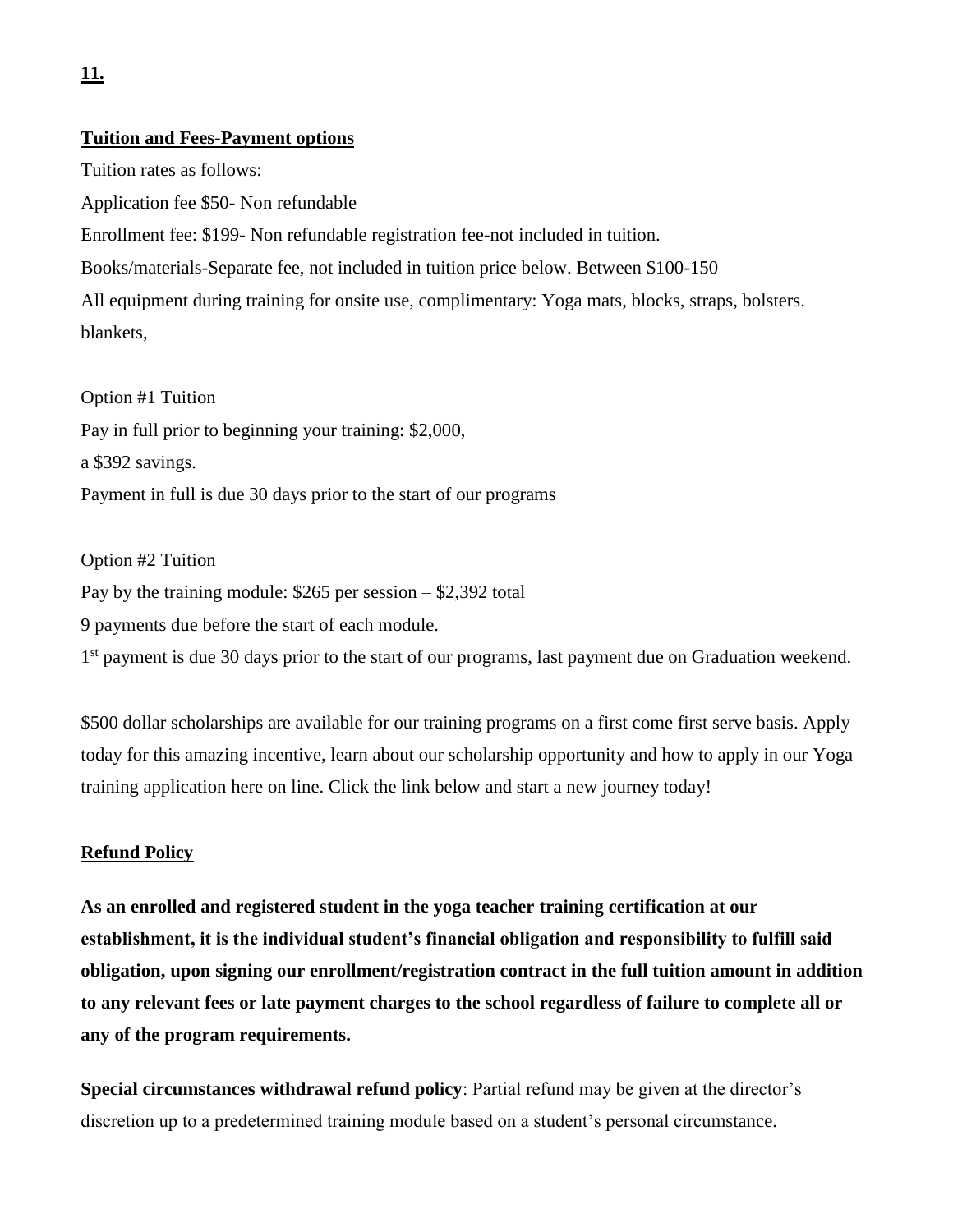#### **Below is specific financial policies for GI Bill recipients only:**

**Credit for Prior Learning** *(38 CFR 21.4254(c )(3).* The school maintains a written record of the previous education and training of the GI Bill recipient and grant credit appropriately, with the training period shortened proportionately.

**Pro Rata Refund** (*38 CFR 21.4254(c)(13), 21.455).* We will refund the unused portion of prepaid tuition and fees on a pro rata basis. The exact proration will be determined on the ratio of the number of days of instruction completed by the student to the total number of instructional days in the course. Any amount in excess of \$10.00 for an enrollment fee or registration fee will also be prorated.

## **Attendance Policy**

Attendance and punctuality are considered essential to the successful completion of all classes in the Yoga training program. **Students must contact the instructor prior to missing a class.** All missed time must be made up at the discretion of the instructor of each individual class. Absences not made up result in the inability to graduate. If an instructor's time is required for student make up time, the student is expected to pay the instructor for that time at a rate determined by the school. See graduation requirements in reference to options in regards to make up hour options.

### **Conduct**

Our school trusts largely on the maturity of the students/individuals to conduct themselves as they would in any public place, school, or occupation. Students are expected to adhere to the same standards of grooming and hygiene expected in a professional practice. Smoking or the use of illegal drugs or alcohol is not permitted on the school premises or while involved in a school related activity off school property. Students are required by the school to inform the director of any use of medications and its reason for use, for the safety and well being of all individuals at the school.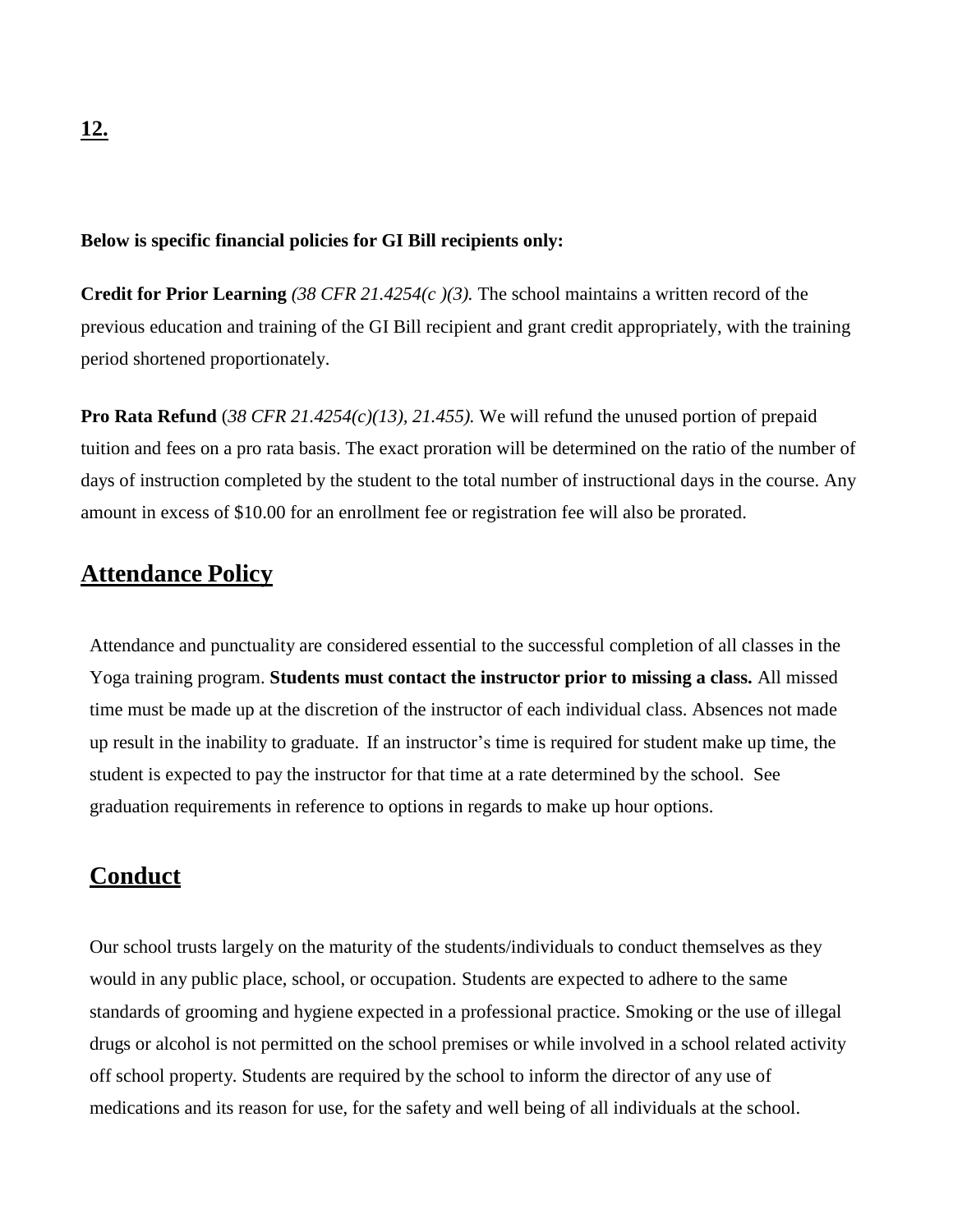## **Dismissal/Termination**

Students found to be in violation of the above policies and requirements pertaining specifically to graduation requirements, attendance policy, and conduct policy could be subject to dismissal/termination at the discretion of the school director. If a student wishes to appeal the director's decision, a review panel will be assembled consisting of school faculty and peer members.

## **Student Advising**

Faculty will make itself available to students throughout the school year to assist and answer academic and professional concerns, contact your instructor directly to set this up. Grievances shall be taken to the school director or owner of this school.

## **Yoga training academic progress:**

At Panacea Yoga Studios, we take pride in providing a solid education within our Yoga Teacher Training Program. Our 200 hour program has high standards with Yoga Alliance, and we strictly adhere to this standardization as our students can choose to become professional yoga instructors working with the general public. Academic proficiency and yoga safety is our objective for graduation.

Student's progress is assessed within the following categories below:

## **Yoga Techniques**, **Anatomy and Physiology**, **Yoga Philosophy**, **Yoga Methodology**, **Yoga Practicum**

Inability to demonstrate competency in any of these areas above may result in an

"Additional mandatory makeup time period" in order to graduate and receive certification. The student may seek pre-approved means to improve academic standing with additional instructor/student work, this may include additional instructor fees separate from cost of tuition if necessary. To prevent an "Additional mandatory makeup period" we highly suggest avoiding the following: No cell phone use during class time, avoid being habitually late, consistently take lecture notes and ask when extra help is needed in an area of study to prevent falling behind. Students placed within this mandatory makeup period will be given 60 calendar days following this notification to demonstrate required level of knowledge. Students who do not remedy academic progress standing within the required time frame may be dismissed from the training program.

Please see graduation requirements as these interplay the direct correlation in regards to successful academic progress.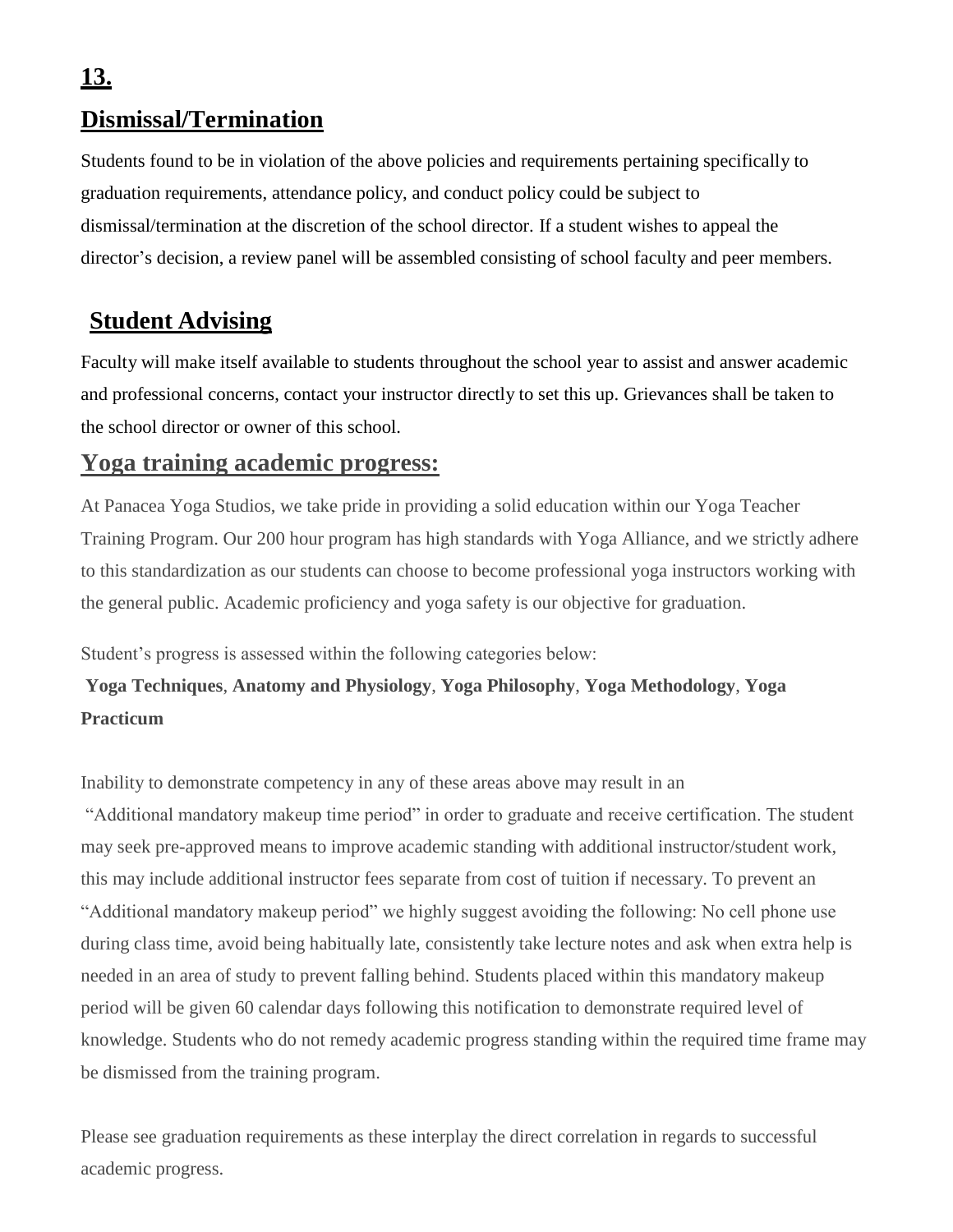## **14.Graduation**

Our 200 hour Yoga Alliance Teacher Training program is a conducted pass or fail basis. Students need to attend all 9 monthly educational modules in the amount of 180 contact hours required to receive certification to graduate. In the event an individual is ill or misses hours during a module weekend, these hours need to be made up and completed before graduation. Several options are available for makeup such as the following: attending a future teacher training module during the next training program and receiving certification later, auditing several public classes on site at the school, while cueing/mocking teacher to fulfill hours, or attending a similar yoga alliance approved training weekend or workshop elsewhere that follows our educational objective and learning outline. In addition to the 180 contact hours needed to graduate the following are additional components in order to receive certificate to graduate. Part of our program curriculum incorporates student projects that are to be completed as part of our practicum piece towards the last few modules. We spend time during our training learning about what opportunities are available with this particular requirement, past students visit our modules to share what they did for their project requirements. These projects are a great way for us to explore and share with the class what we have learned during the training, our opportunity to deepen our ability to instruct and teach in front of a large group, if a student chooses to become a yoga teacher within the community. Projects range a full variety of options the student chooses, but not limited to only specific choices. Our school also incorporates 2 verbal and written student evaluation/assessments during mid training and before graduation. This helps to asses where the student is in regards to progressing within the training and understanding course content.

### **Sample below of our monthly module program outline.**

#### **Please refer to our website for each current yoga training schedule.**

**200 hour 8 month module calendar program, sample schedule outline below. Our Modules meet once per month starting at 8a.m. and running 11+ hours per day, this covers the 180 contact hours required by Yoga Alliance for certification. Our trainings start dates vary throughout the year. We offer training dates that rotate start times in the Fall, New year and Spring.** 

**Winter Module Dates:**

- **January 6/7**
- **February 10/11**
- **March 10/11**
- **April 7/8**
- **May 5/6**
- **June 2/3**
- **July 14/15**
- **August 4/5**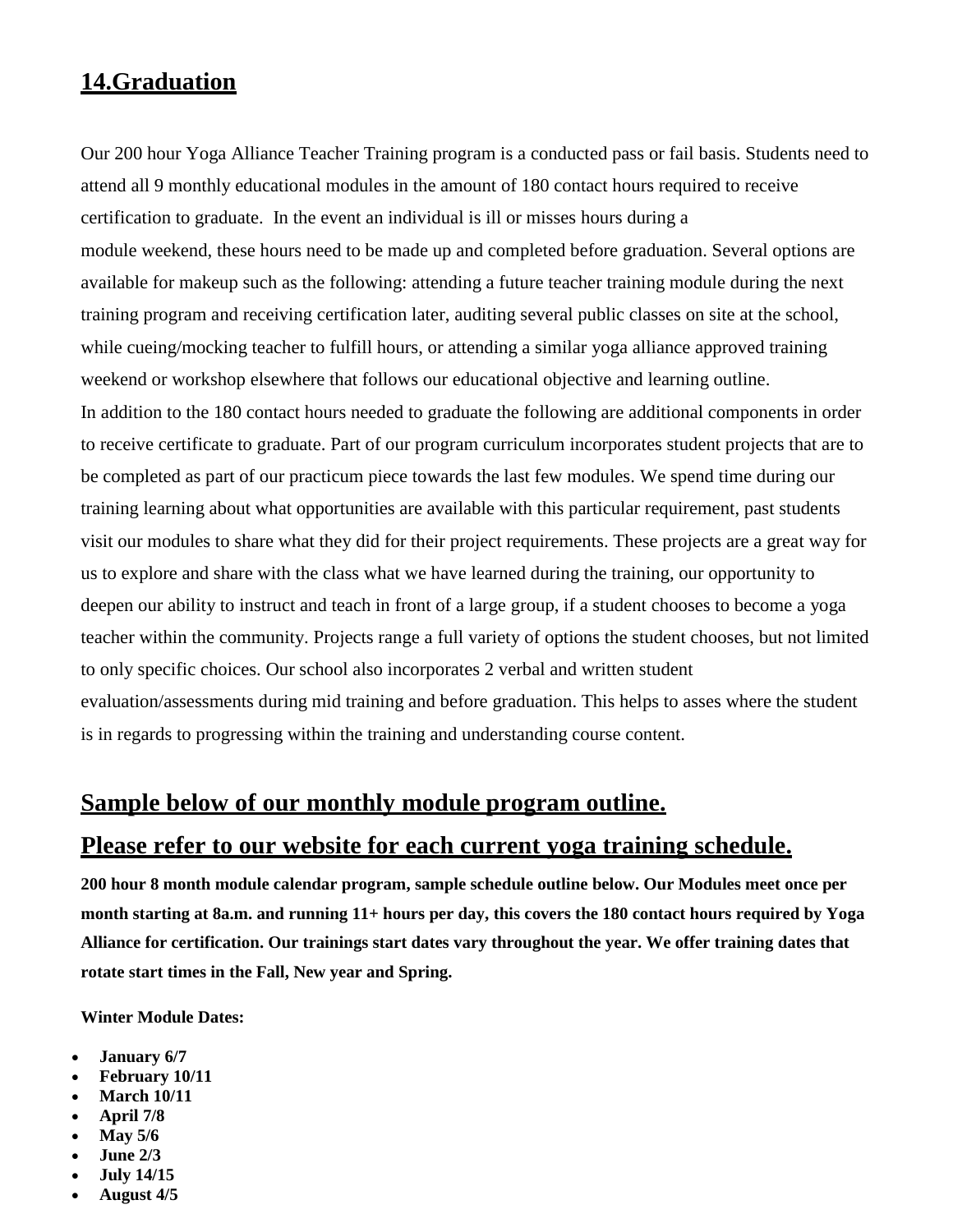#### **Sample details of our module schedule weekends**

#### **Saturday**

- \*8:00 arrive to register and check in for the day
- \*9:00 Yoga class taught by (E-RYT) Suzanne Cobb
- \* short break
- \*11:00 Circle connection ( introduction, journaling, Q&A)
- \*12:30 Lunch break
- \*1:15 Yoga Philosophy the 8 limbs
- \*Understanding Yoga Breathing
- \*2:00 The different Yoga disciplines
- Sanskrit cards/ External dissection of the asana
- \*short break
- \*3:00 Nidra Yoga style meditation
- \*400 Anatomy for Yoga-mapping out the body-understanding body movement
- \*5:00 Self practice/Sadhana ….Q & A
- \*6:00 Meditation
- \*Closing Circle

#### **Sunday**

- \*8:00 Sadhana/self practice….. journaling
- \*9:30 Exploring meditation
- \* short break
- \*11:00 Sanskrit Cards/External dissection of asana.
- \*12:00 Pranayama Yoga Breathing
- \*12:45 Lunch
- \*1:30 Anatomy for Yoga and movement
- \*3:00 Yoga class with Suzanne learning cue words/observation
- \*short break
- \*4:00 Yoga class learning a sequence by breath, English name and Sanskrit
- \*5:00 Meditation
- \*6:00 Self Care/Sadhana Connection-journaling/Q&A
- \*Closing Circle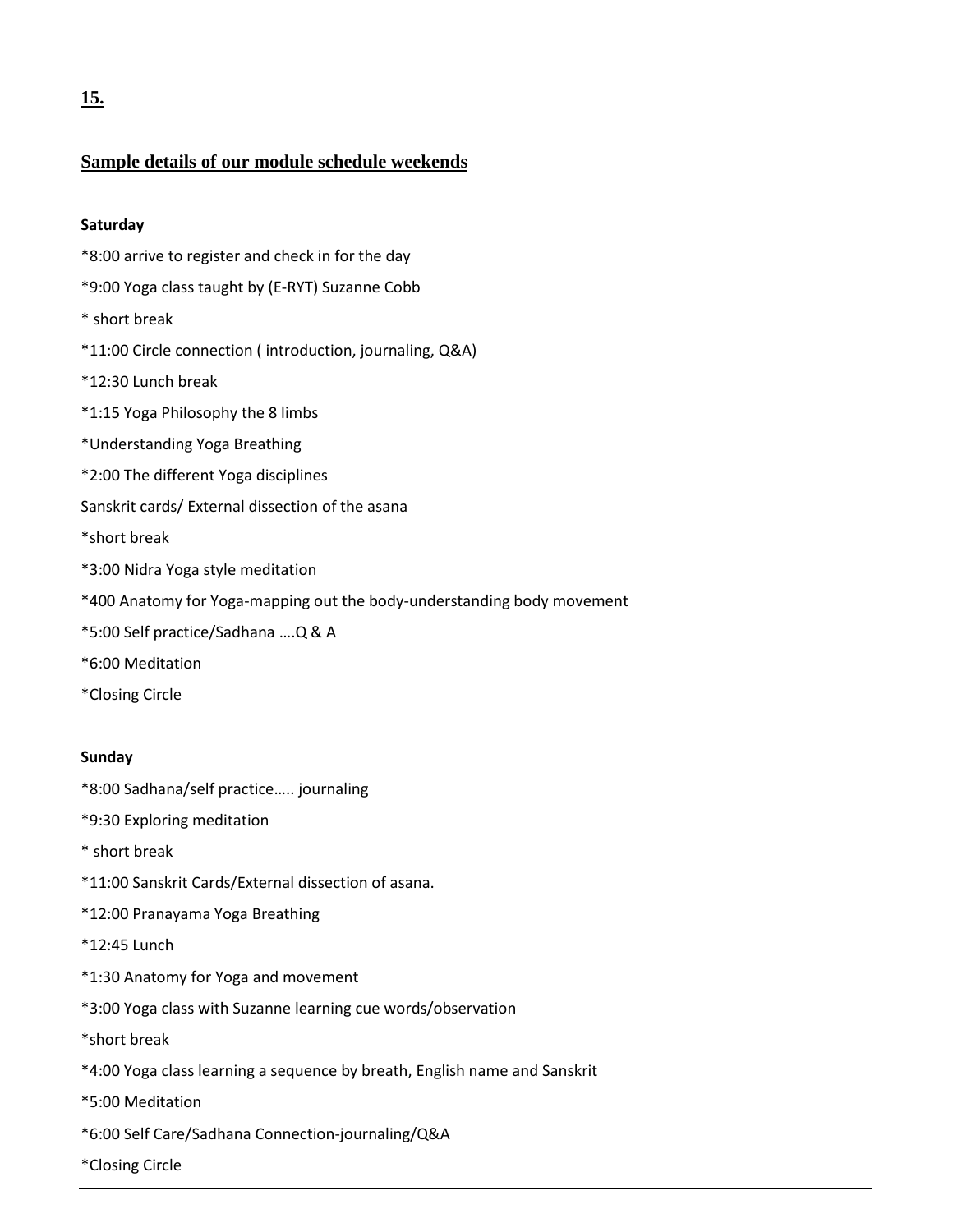### **Confidentiality Policy:**

We do not sell, trade, or otherwise transfer to outside parties your personally identifiable information. This does not include trusted third parties who assist us in operating our website, conducting our business, or assisting you, so long as those parties agree to keep this information confidential. We may also release your information when we believe release is appropriate to comply with the law, enforce our site policies, or protect ours or others rights, property, or safety. However, non-personally identifiable visitor information may be provided to other parties for marketing, advertising, or other uses.

## **Emergency Policies:**

It is our policy to maintain contact information on individual students for emergency purposes. Individual files will indicate emergency phone numbers, contact person(s) and preferred emergency medical personnel and facility. The faculty member in attendance may be required to make separate decisions regarding these matters, should expediency be an issue.

Aside from the 911 emergency phone number, the school maintains a published list of emergency facilities nearby. The school also has a first aid kit on the premises for use by faculty and students.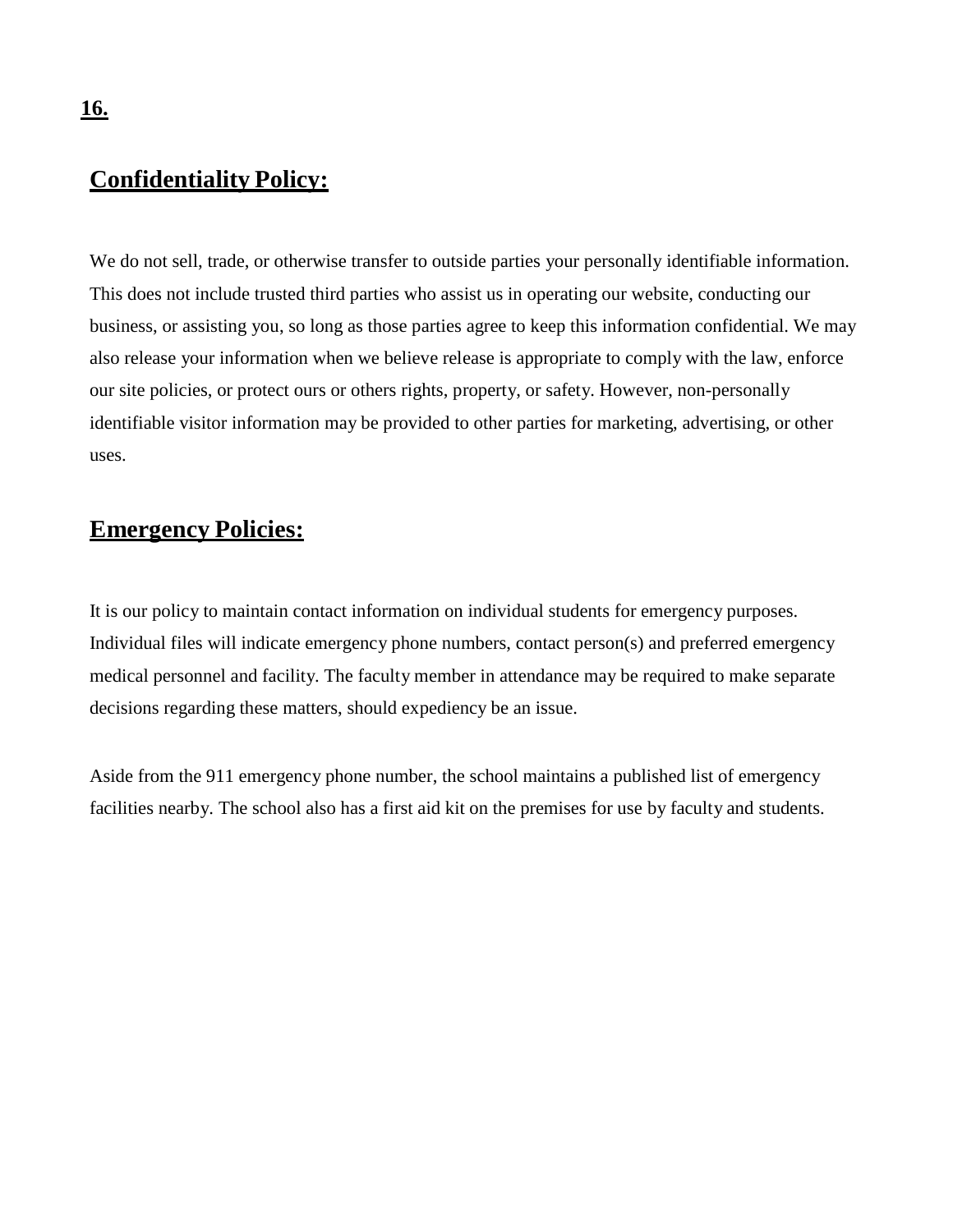## **Panacea Yoga Studios, LLC**

**Panacea School of Integrative Health Professional trainings and certifications Yoga Teacher Training Application**



A \$50 non-refundable Application Fee, and personal short question/essay must accompany this application.

Name: \_\_\_\_\_\_\_\_\_\_\_\_\_\_\_\_\_\_\_\_\_\_\_\_\_\_\_\_\_\_\_\_\_\_\_

Date:\_\_\_\_\_\_\_\_\_\_\_\_\_\_\_\_

Mailing Address: Street:

| ZIP:______________      | State: ________________ |
|-------------------------|-------------------------|
|                         |                         |
|                         |                         |
|                         |                         |
|                         |                         |
| Date of birth: ________ |                         |
|                         |                         |

\_\_\_\_\_\_\_\_\_\_\_\_\_\_\_\_\_\_\_\_\_\_\_\_\_\_\_\_\_\_\_\_\_\_\_\_\_\_\_\_\_\_\_\_\_\_\_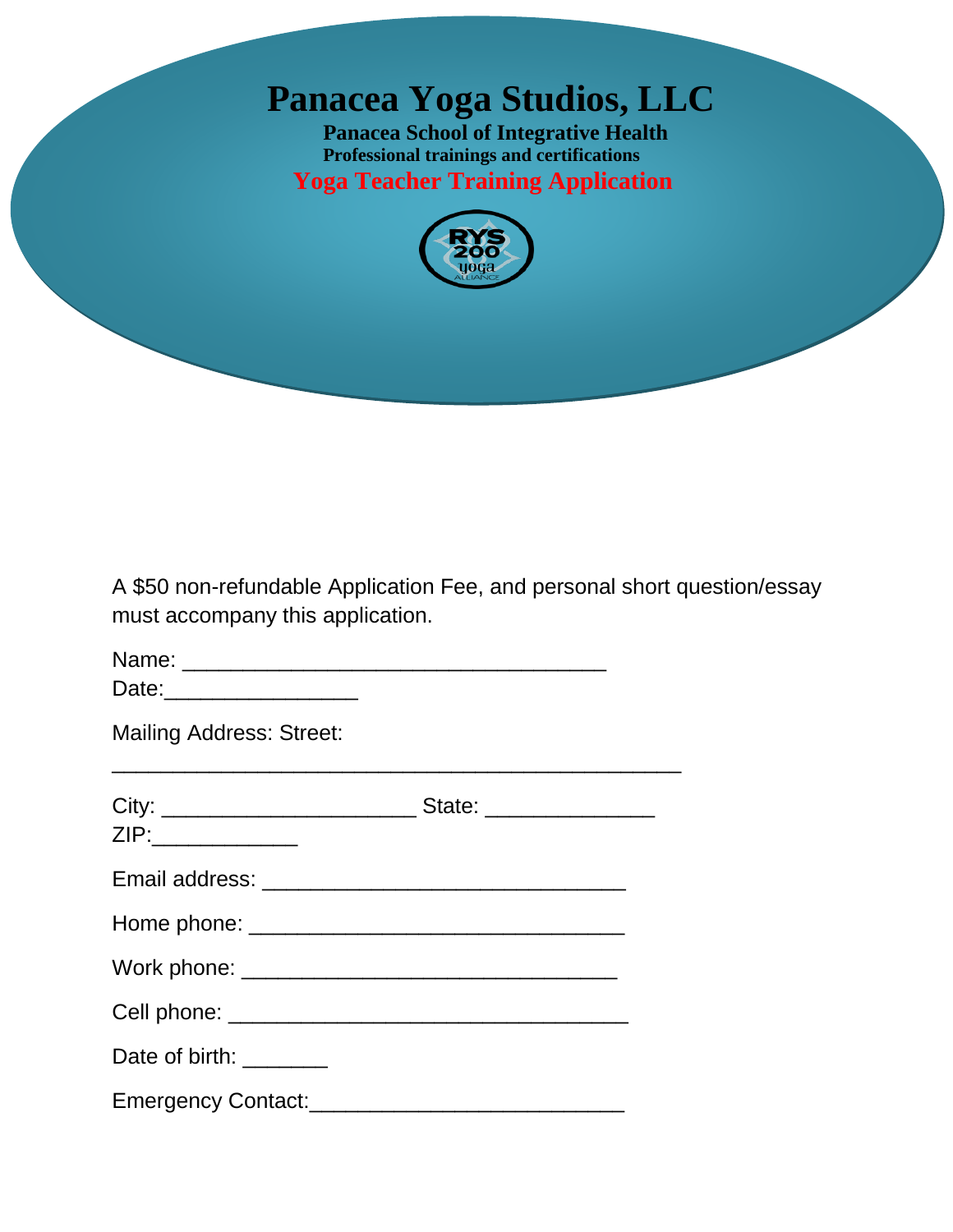Module/ Monthly Session you are applying for:\_\_\_\_\_\_\_\_\_\_\_\_\_\_\_\_\_\_\_\_\_\_\_\_\_\_\_\_\_\_\_ Education: Do you have a: High school diploma: \_\_\_\_ GED: \_\_\_\_\_ College Education Degree: \_\_\_\_\_\_\_ (please name degree or courses) \_\_\_\_\_\_\_\_\_\_\_\_\_\_\_\_\_\_\_\_\_\_\_\_\_\_\_\_\_\_\_\_\_\_\_\_\_\_\_\_\_\_\_\_\_\_\_\_\_\_ \_\_\_\_\_\_\_\_\_\_\_\_\_\_\_\_\_\_\_

Previous study in Yoga and or other alternative areas of study?

\_\_\_\_\_\_\_\_\_\_\_\_\_\_\_\_\_\_\_\_\_\_\_\_\_\_\_\_\_\_\_\_\_\_\_\_\_\_\_\_\_\_\_\_\_\_\_\_\_\_\_

Health:

\_\_\_\_\_\_\_\_\_\_\_\_\_\_\_\_\_\_\_

Please list any major medical or physical conditions you have been treated for in the last five years? \_\_\_\_\_\_\_\_\_\_\_\_\_\_\_\_\_\_\_\_\_\_\_\_\_\_\_\_\_\_

\_\_\_\_\_\_\_\_\_\_\_\_\_\_\_\_\_\_\_\_\_\_\_\_\_\_\_\_\_\_\_\_\_\_\_\_\_\_\_\_\_\_\_\_\_\_\_\_\_\_\_\_\_\_\_\_\_\_\_\_

Do you believe you are currently physically/mentally capable of attending our Yoga Teacher Training? Yes: No:

Criminal history

Have you ever been convicted of a felony or misdemeanor, other than traffic offenses, within the past five years? Yes: \_\_\_\_ No: \_\_\_\_

If yes, please explain:\_\_\_\_\_\_\_\_\_\_\_\_\_\_\_\_\_\_\_\_\_\_\_\_\_\_\_\_

\_\_\_\_\_\_\_\_\_\_\_\_\_\_\_\_\_\_\_\_\_\_\_\_\_\_\_\_\_\_\_\_\_\_\_

\_\_\_\_\_\_\_\_\_\_\_\_\_\_\_\_\_\_\_\_\_\_\_\_\_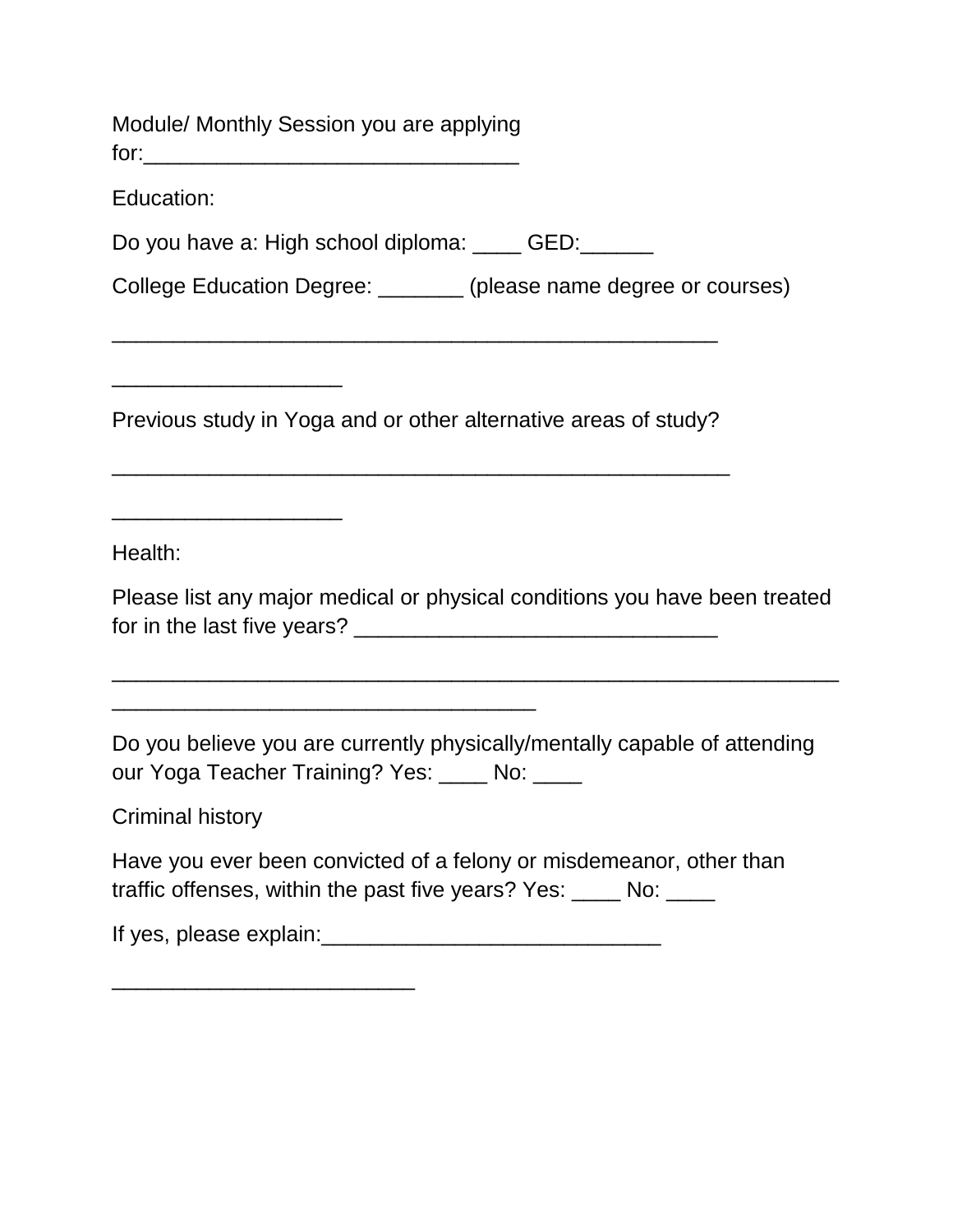Essay questions:

On a separate piece of paper please answer the following questions. Please submit with your application.

1. What inspires you to learn more within the area of Yoga studies?

2. What is your current yoga practice, personally and or at a studio location, and if so for how long?

3. What are your personal goals and thoughts with this Yoga Training certification? Do you plan to instruct upon receiving a certification, and or is this monthly course module more directed for self enrichment and personal growth?

4. This yoga training is a professional program that meets high standards through a yoga alliance 200hr certification. This program requires commitment. Please see our Yoga handbook in regards to what is expected through this course of study in regards to graduation requirements, conduct policy, fees and tuition. Are you prepared to take on this responsibility in reference to our Yoga handbook policy?

5. (optional scholarship opportunity) Suzanne Imbruno Cobb, owner of Panacea Yoga Studios LLC, and Panacea School of Integrative Health made extensive progress and recovery from a chronic illness that helped fuel her desire and need to help others suffering and enrich their life with the opportunity to share alternative ways to heal through her studio and educational trainings. Learn more about Suzanne's story at [www.breakinglyme.com.](http://www.breakinglyme.com/) Due to her past illness and what has motivated her to serve others whom suffer; we are more than pleased to announce the opportunity for individuals whom have experienced a chronic illness in the past and or are in recovery from the devastation of illness to share your personal experience and story by essay 3-5 pages with us, and what has motivated you towards a better quality of life, how do you feel you can help others through your experience? This optional essay will give you the opportunity to receive one of our fabulous and generous scholarships towards your educational tuition.